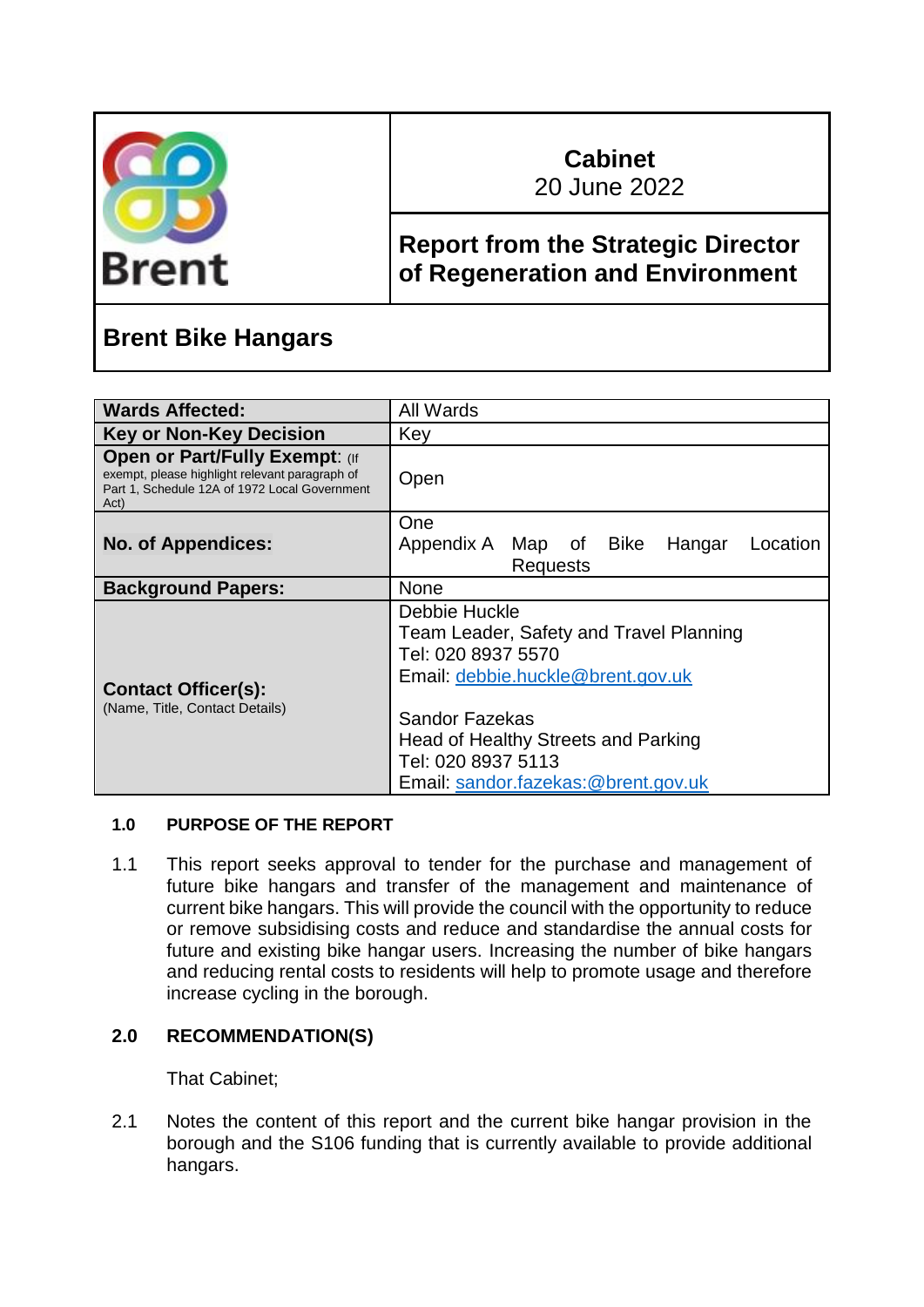- 2.2 Notes the continued delivery of the bike hangar programme under the Waltham Forest Framework, with a negotiated reduction in rental charges.
- 2.3 Approves the tendering for a contract to purchase further bike hangars and the management and maintenance of all the boroughs bike hangars, for a period of 3 years with an option to extend for 2 years.

#### **3.0 BACKGROUND**

- 3.1 Brent council is actively promoting sustainable travel and encouraging more residents to cycle and to enjoy the many benefits that cycling brings, including reducing air pollution in the borough and improving health and well-being.
- 3.2 Local authorities are expected to make appropriate provision for cycle parking to support targets to increase cycling. In order to fulfil that role effectively, the quality of cycle parking is an important component in providing cycling infrastructure.
- 3.3 Bike hangars were developed in response to a growing demand for secure onstreet parking particularly in areas where residents do not have access to private outdoor space. Bikes can block hallways and staircases in some properties and those left on street can be a target for cycle theft.
- 3.4 Following a successful trial in 2016 we have continued to install bike hangars when funding has been available and there are now 104 bike hangars installed in the borough.
- 3.5 To date we have approximately 300 additional individual requests for bike hangar spaces, with most of these requests being for two or three spaces for family members. The council estimates that an additional 50 bike hangars are needed to meet demand. The requests originate from 15 different wards, and are predominantly from the south of the borough, mainly Kilburn and Queens Park wards, although we have recently seen a rise in the number of requests from residents in Kensal Green, Willesden Green and Brondesbury Park. Appendix A provides a map of bike hangar requests.
- 3.6 At present, the majority of bike hangars are located at sites where there has been minimal impact in reducing on-street car parking capacity such as single yellow lines but as this has limited location choices, officers have considered and used parking bay spaces for some installed locations. These have been subject to consultation and the majority have received support from local residents.
- 3.7 During 2020, Scrutiny Committee questioned the cost of hangars to residents and made comparisons to the cost of a parking permit. While a hangar is more costly to provide and maintain than a parking permit, it was agreed that officers would explore opportunities to reduce costs to residents, as the numbers increase.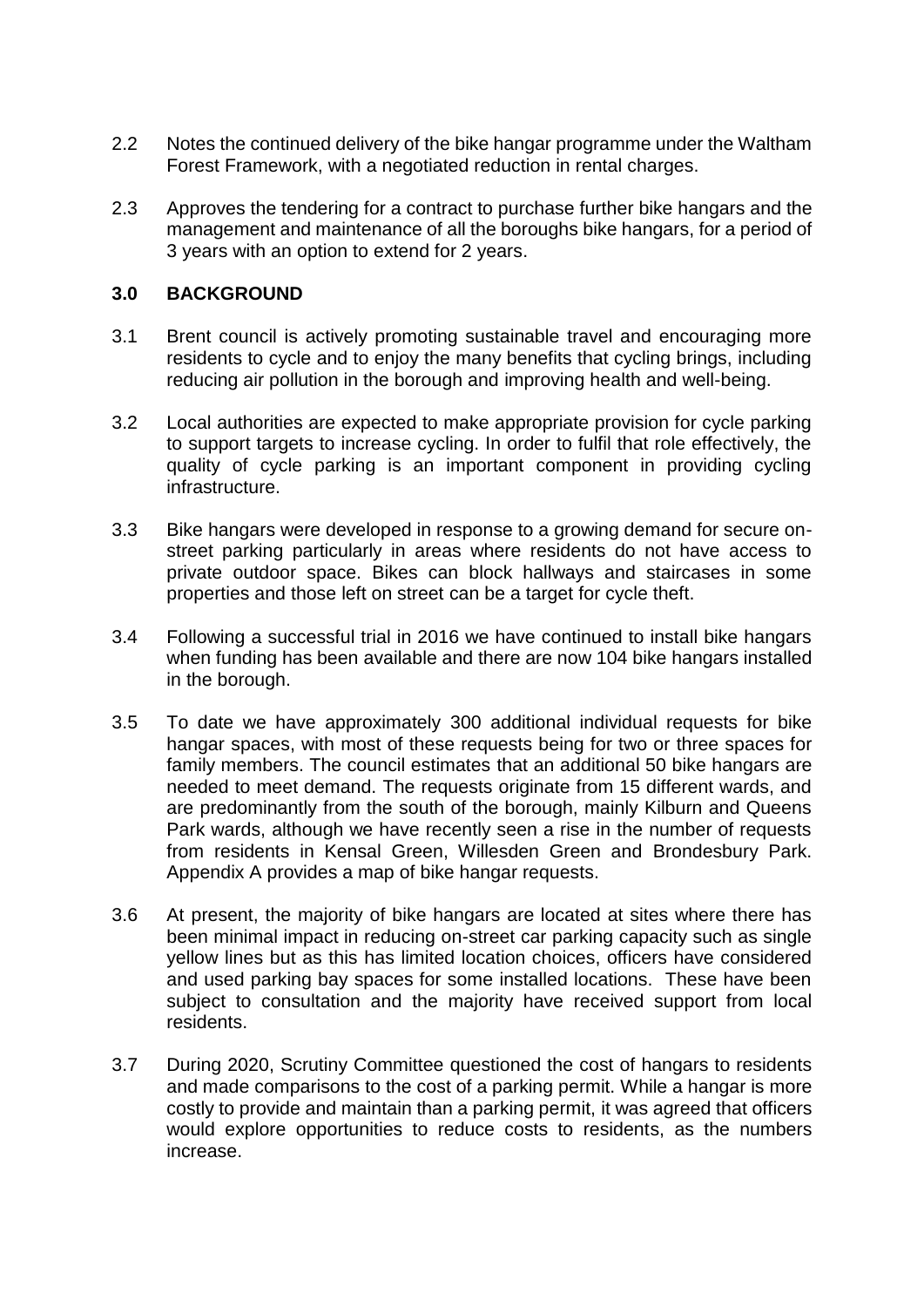#### **4.0 DETAIL**

- 4.1 There are currently 104 bike hangar units installed around the borough. Under the current arrangements, there are three tiers of rental fees for hangars.
	- For hangars installed prior to 2022, the full management and maintenance cost is £72 per hangar per year.
	- However, the council agreed to subsidise half of this cost (£36) for 3 years. After the initial 3 years, the council subsidy ceases and residents are charged the full £72 per hangar per annum.
	- For the new hangars installed early in 2022, the council was able to negotiate a reduction in management and maintenance costs of £48 per hangar per annum.
- 4.3 Each hangar accommodates 6 bikes, so for the majority of hangars that were installed before 2022, the total expected income from residents after the 3 year subsidy period ceases is £432 per annum, which covers the maintenance and management costs. Maintenance of the hangars include 2 visits per year to clean the interior and exterior of the hangars and ensure any significant damage is repaired. It is intended that as part of the tendering process, the cost to residents is standardised across the borough and reduced, in consideration of the Scrutiny Committee recommendation that it should be cheaper to park a bike than to park a car in Brent. The aim is for the costs to be reduced to £45 to £50 per bike hangar space per annum.
- 4.4 With increasing numbers of bike hangars, officers have looked at different options for their effective management and maintenance.
- 4.5 Officers have conducted soft market testing with both of our current suppliers to determine whether there is an opportunity to make savings for the installation and future management of bike hangars. Both companies confirmed that they are willing to take on the management and maintenance of all the bike hangars. Having considered the outcome of the soft market testing exercise, officers have concluded that outsourcing management and maintenance contracts provides the best value for the council and bike hangar users.
- 4.6 It is considered that a three year arrangement, with an option to extend for a further two years dependent upon performance, provides the optimum value for the council and users, based upon available funding and projected cost to the council and end users. These arrangements will enable us to review our contract after 3 years and carry out market testing to see if there are any further economies of scale savings or new suppliers which may offer better value for money in the future.

#### **5.0 FINANCIAL IMPLICATIONS**

5.1 Each bike hangar unit (containing six spaces) currently costs in the region of £4,000, including delivery and installation. Acquisition and installation funding is currently met from S106 developer contributions. Any maintenance or management costs will be met through the income received from the users. We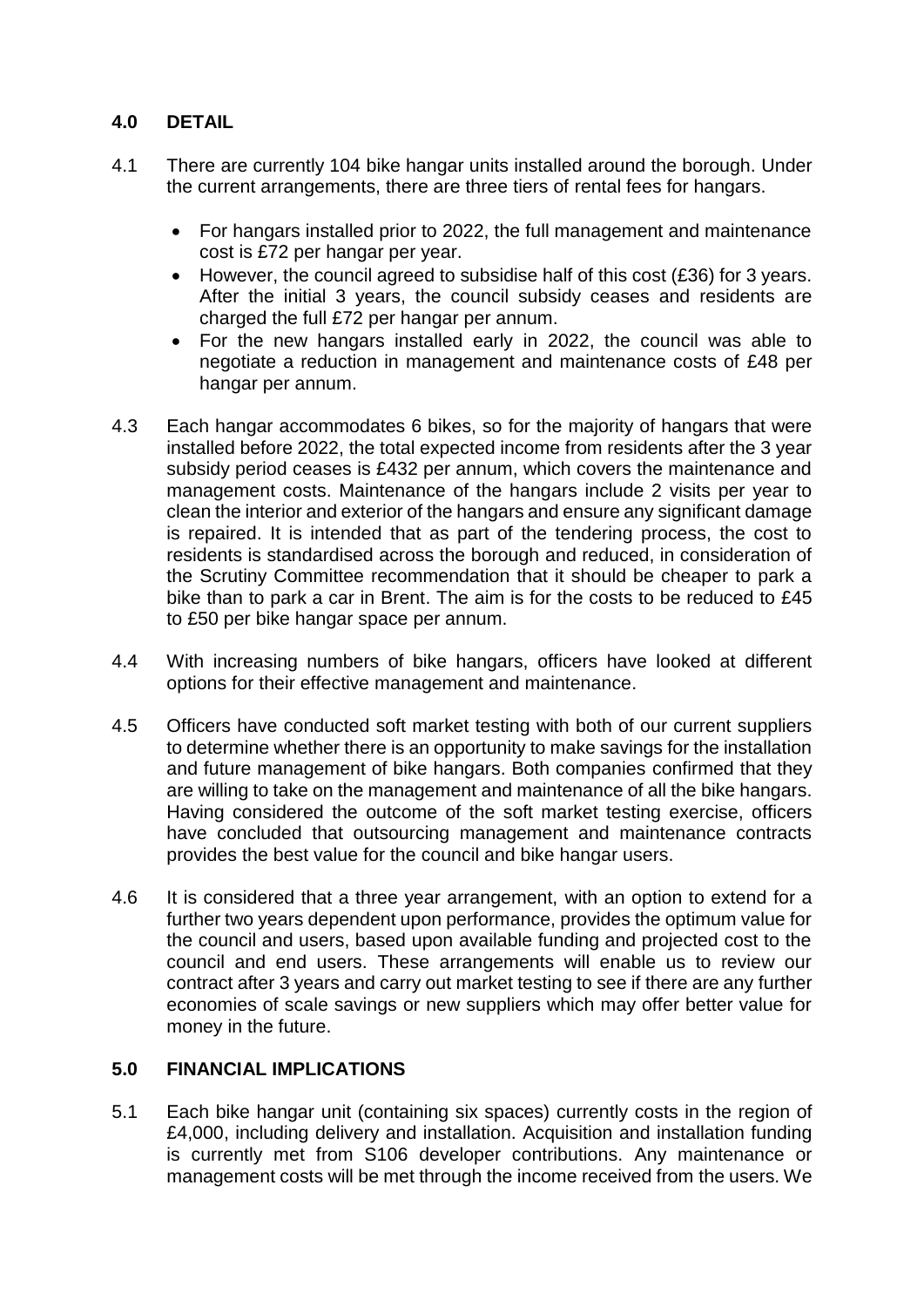envisage the rental cost per space will be £45-£50 per year which compares more favourably with the lowest cost parking permit available for all but the greenest vehicles. There is, of necessity, a cost to be incurred for the physical maintenance of bike hangars which is not required for the provision of a parking bay with no additional physical infrastructure.

- 5.2 £300,000 of S106 developer funding has been secured for the installation of bike hangars. The cost of 40 Hangars procured under the Waltham Forest Framework was in the region of £155,000, with £49,500 expended on associated project related costs. There is therefore a residual budget of £95,500 that will be available for purchasing additional bike hangars following the tender process.
- 5.3 It is anticipated that a further £150,000 will be made available over the next 3 years from TfL Local Implementation Plan funding and further S106 developer funding to provide more cycle hangars.

#### **6.0 LEGAL IMPLICATIONS**

- 6.1 Planning permission for cycle parking facilities is not required under the Town and Country Planning Act 1990.
- 6.2 The Highways Act 1980 permits local authorities to place objects or structures on a highway for the purposes of providing a service for the benefit of the public or a section of the public.
- 6.3 The requirements of any necessary making of Traffic Management Orders are set out in the Road Traffic Regulation Act 1984.
- 6.4 The estimated value of the proposed call off contract is likely to fall below the threshold for Services and Supplies under the Public Contracts Regulations 2015 (the "PCR 2015") and the procurement is therefore governed in part only by the PCR 2015.
- 6.5 The procurement is subject to the council's own Standing Orders and Financial Regulations in respect of Low or Medium Value Contracts. Whilst Strategic Director/Operational Directors ordinarily have authority to approve the procurement of the contract using a framework, Cabinet approval is required where the decision falls within paragraph 12 of Part 3 of the Constitution, namely is a "Strategic and high level highways and transportation matter which includes decisions which affect 4 wards or more". As such Cabinet approval is required for the procurement and award of the proposed contract for the provision, maintenance and management of all of Brent's cycle hangars.

#### **7.0 DIVERSITY AND EQUALITY IMPLICATIONS**

7.1 The public sector duty set out at Section 149 of the Equality Act 2010 requires the council, when exercising its functions, to have due regard to the need to eliminate discrimination, harassment and victimisation and other conduct prohibited under the Act, and to advance equality of opportunity and foster good